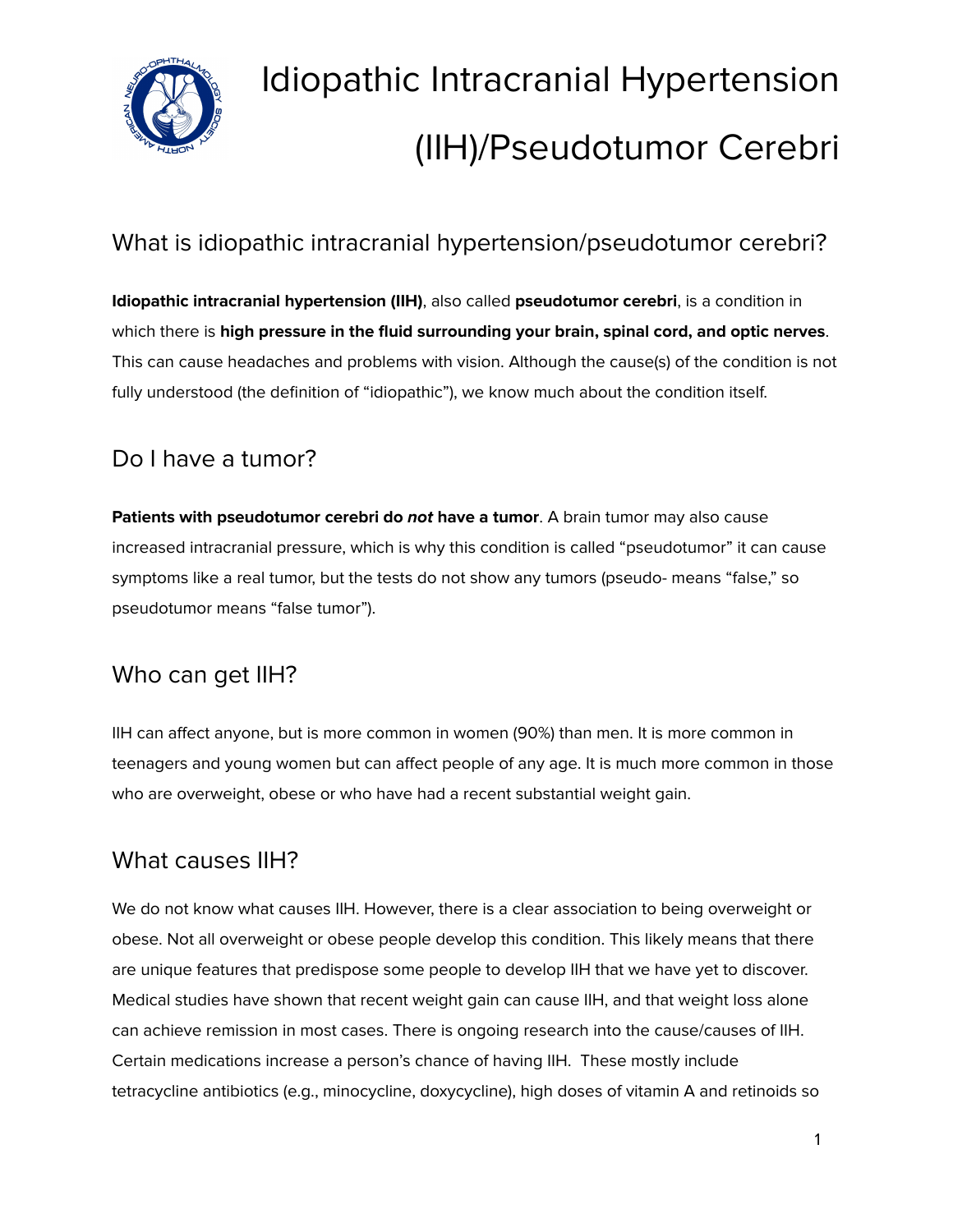these should be discontinued and avoided in the future by people with the diagnosis. Hormonal contraceptives (oral and implants) have not been convincingly shown to cause IIH and should not necessarily be discontinued in IIH patients.

# How does IIH affect me?

Not everyone will develop all the symptoms of IIH. The most common symptoms of IIH include:

- **● Headaches**
	- **Headache is the most common symptom**, although not everybody with IIH has headaches. These headaches are often worse upon awakening or lying down
- **Brief visual changes** such as dimming, blurring or graying of vision
	- These changes only last for a few seconds (often with bending or stooping then rising).
	- Some patients notice blind spots to the side of their vision in each eye.
- Sounds of a whooshing heartbeat-like noise in the ears (**pulsatile or pulse-synchronous tinnitus**)
- **● Neck pain**

Less common symptoms include:

- Double vision
- Nerve or back pain
- Dizziness
- Nausea

**In severe cases, IIH can cause severe peripheral vision loss and blurred central vision. If left untreated, there is a high risk of permanent disabling loss of vision.**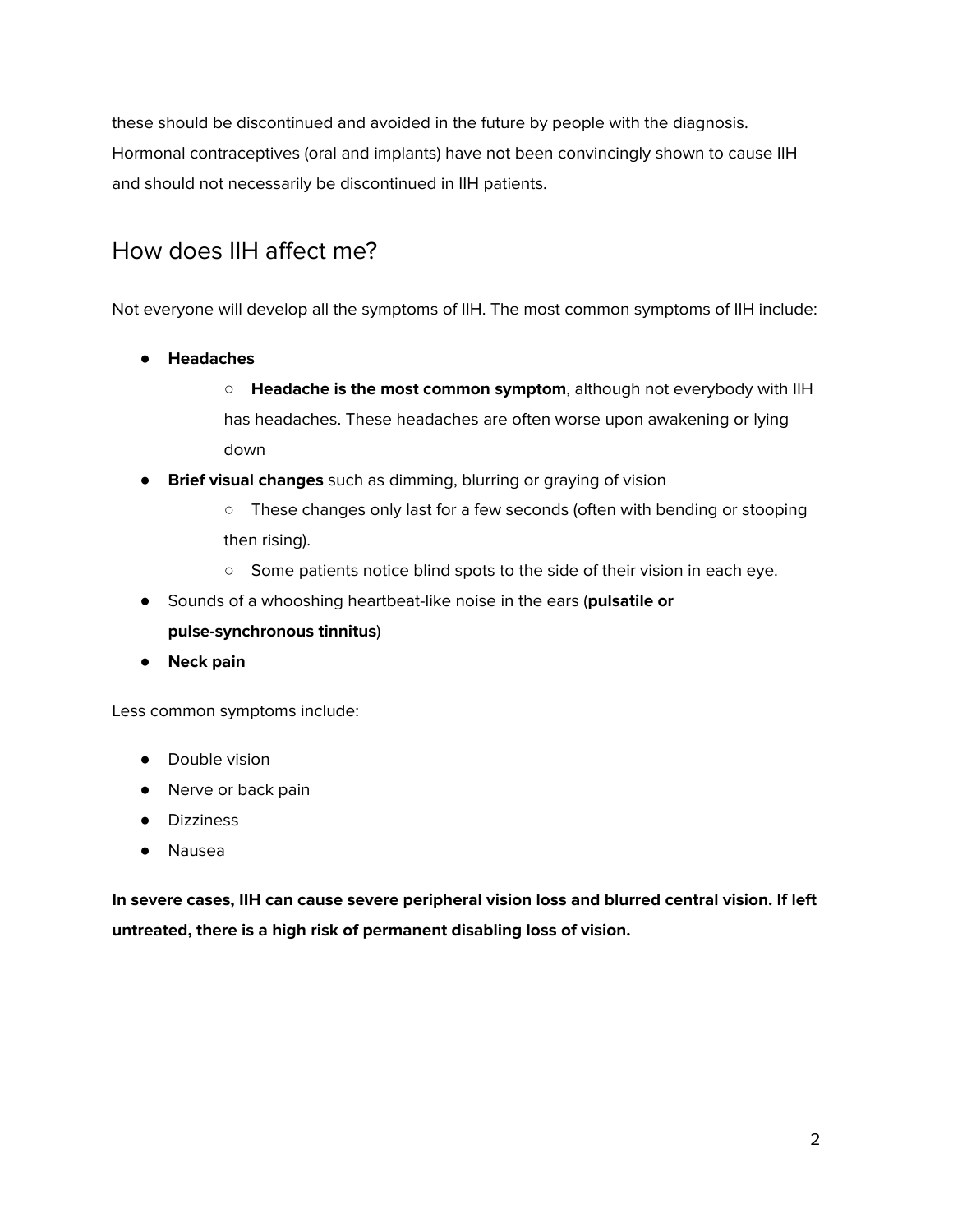# How is IIH diagnosed?

#### **There are three important steps that must be completed in order to diagnose IIH:**

● A **complete eye exam** must be performed, including **special tests on your visual field** and **dilation of the pupils** to look for swelling of the optic nerves caused by high pressure in the brain (**papilledema**).





**Normal optic nerve (left) and papilledema (right).** The normal optic nerve looks like a flat orange-yellow disc. In papilledema, the edges of the disc become blurred and fuzzy, and the entire nerve eventually swells.

- **Brain scans**, in particular magnetic resonance imaging (MRI) and magnetic resonance venography (MRV) must show that there is no tumor, blood clot, or other cause for the suspected high pressure. Occasionally if an MRI is not readily available, a CT (computed tomography) scan will be done initially. Sometimes the brain scan report will say that there are changes to the pituitary gland, fluid around the optic nerves or narrowing of the brain veins that suggest IIH. **These can be useful clues for your doctor to diagnose IIH but cannot replace a lumbar puncture (spinal tap) to check the pressure of the spinal fluid.**
- A **lumbar puncture** must be performed to confirm a high pressure and a normal spinal fluid (CSF). **The lumbar puncture must be performed with you relaxed and lying on your side with your legs straight, or in the prone position (on your belly) when done under radiographic guidance (fluoroscopy) for the reading to be accurate.**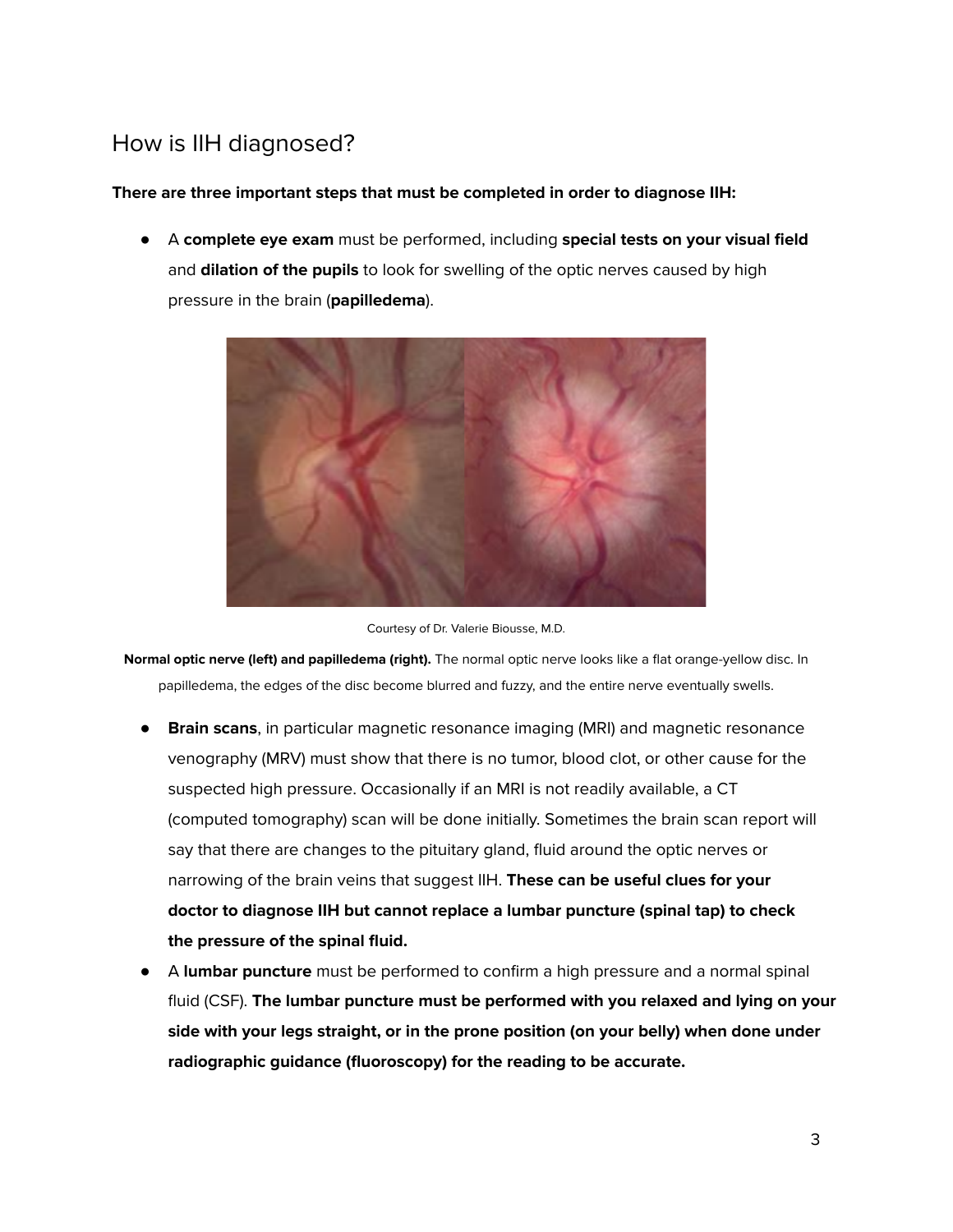## Why do I need to see a neuro-ophthalmologist?

- **Neuro-ophthalmologists are the experts with the most experience and knowledge about IIH.** Though many neurologists and ophthalmologists may also see and manage people with IIH, neuro-ophthalmologists receive specific training to help take care of all forms of IIH. Many specialists may be involved in your treatment:
- **Neuro-ophthalmologists** evaluate and guide the medical and/or surgical treatment.
- **Ophthalmologists** or neuro-ophthalmologists monitor your vision by performing **dilated eye exams**, **visual field testing**, **photographs and/or a special imaging test called optical coherence tomography (OCT).** Some ophthalmologists or neuro-ophthalmologists are specifically trained to perform **optic nerve surgery**, which may be one of several alternatives for management of severe cases of IIH.
- **Neurologists** may help coordinate the testing for diagnosing IIH and help treat headaches.
- **Neurosurgeons** may be involved if surgery (shunt) is necessary to control the high pressure.

# How is IIH treated?

### **Most people with IIH are treated with medications and weight loss. Less than 1 out of 10 people (< 10%) with IIH will require surgical treatment.**

**Relatively few people become blind from IIH and most people recover if they are treated early.** Surgery is needed if medical treatment and weight loss does not stop the visual loss. In very rare cases, blindness may occur even with correctly administered medications and surgery.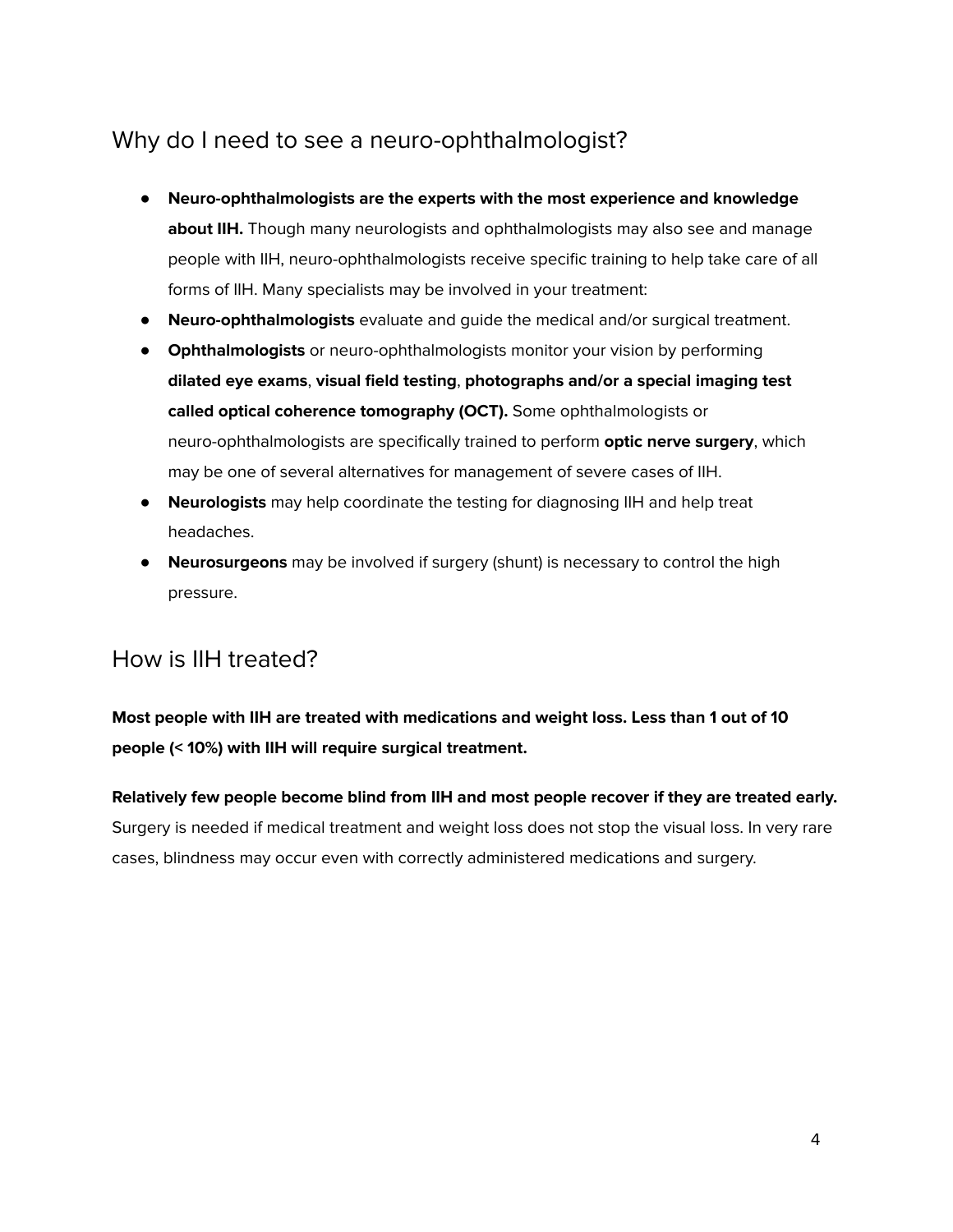#### Main treatments of IIH

#### **Do I need treatment?**

If you do not have significant headaches or vision loss, no treatment may be necessary, although weight reduction is always a good idea to prevent the disease from worsening. The decision to treat or not treat is based on the **clarity of your vision (visual acuity)**, **peripheral vision (visual fields)**, **presence of papilledema**, and **whether or not you have headaches**.

Weight loss is hard to do. How much weight do I need to lose?

Weight loss can be a sensitive issue for both the doctor and the patient. Weight loss is difficult to achieve and maintaining a lower weight long-term is challenging. **Almost all people with IIH are overweight, and weight loss can be a very effective component of treatment.** Weight reduction programs that include lifestyle modification and a diet low in sodium have been shown to be effective in treating IIH. The goal is weight loss of 5-10% of your starting weight; for example, someone with a starting weight of 250 lbs (113 kg) would have a target weight loss of 12.5 lbs-25 lbs (5.6 kg-11.3 kg). In some cases, weight management (bariatric) surgery may be helpful.

#### **What medications are used for treating IIH?**

**Diamox (acetazolamide)** is the most common medication used for treating IIH. It is thought to lower brain pressure by reducing fluid (cerebrospinal fluid, or CSF) production. Research shows that Diamox significantly improves vision, papilledema, quality of life and CSF pressure.

#### **Common side-effects of Diamox include:**

- Tingling of fingers and toes
- Loss of appetite
- Metallic taste when drinking fizzy drinks (carbonated beverages)
- Tiredness (fatigue)
- Kidney stones may occur in rare cases (2-3%)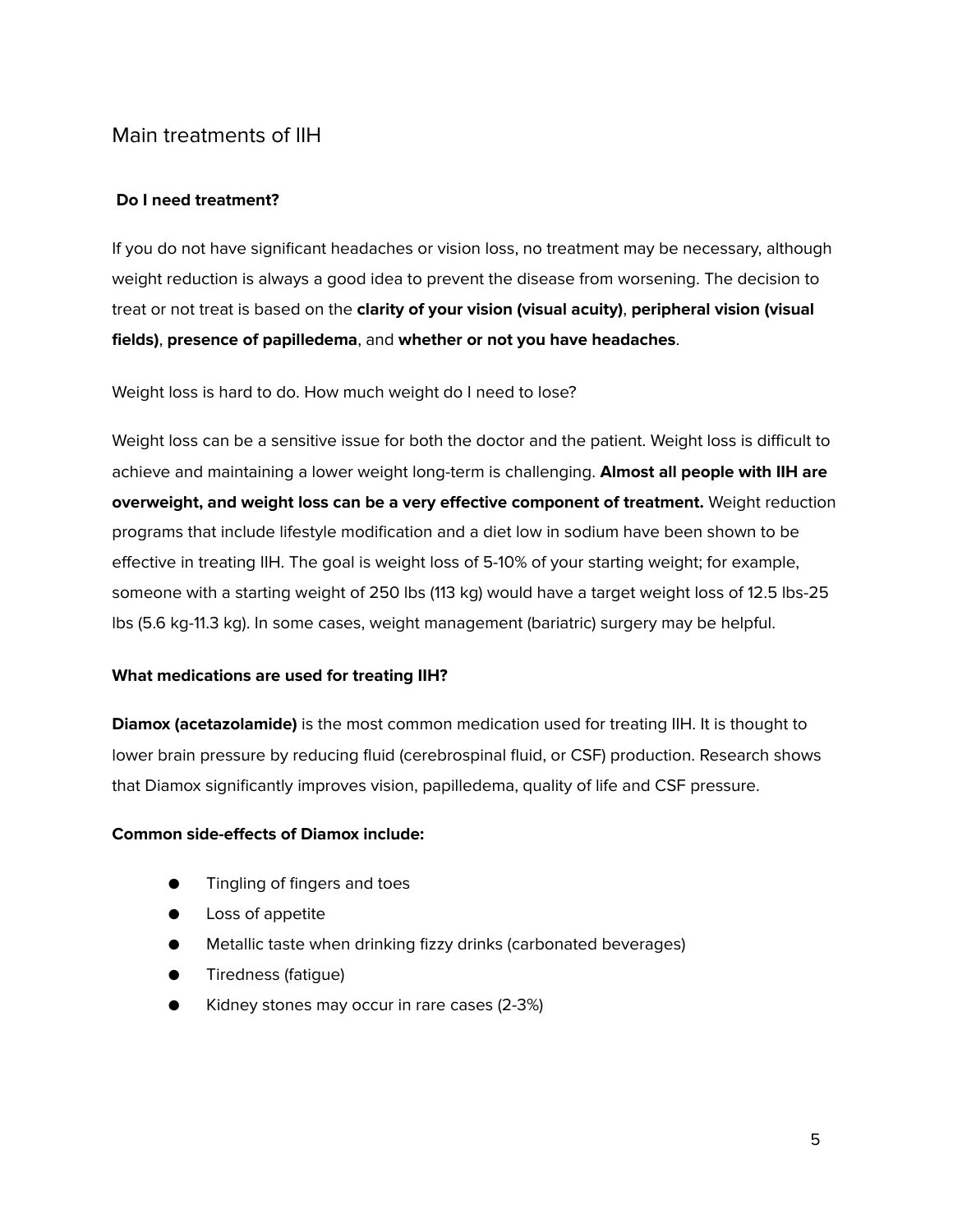If you are not able to take acetazolamide, your doctor may prescribe another medication called Topamax (topiramate) which may help the headache and also assists with weight loss. Side effects of Topamax may include mild slowing of thought processing.

#### **What medications help for headache in IIH?**

There are no medications specifically designed for IIH-related headaches, although many neurologists specifically use topiramate because it may also lower brain pressure and may act as an appetite-suppressant. Over-the-counter analgesics such as non-steroidal anti-inflammatory drugs (NSAIDS) and/or migraine medications may be helpful if you have headaches even after the IIH treatment is successful in lowering the intracranial pressure and resolving the papilledema.

Using pain medications >2-3 days per week for more than a few months can make you dependent on the medications, so that when you don't take the pain medications you get a withdrawal headache (**medication-overuse headache**). This is a background daily headache that may be confused with high pressure and can make the severe headaches worse. Stopping these medications is helpful. Consulting with a neurologist may be useful if headaches are a persistent concern.

#### **Surgical treatments**

**Surgery is recommended when vision is getting worse from high pressure despite aggressive treatment with medications.** Because surgery has small but potentially dangerous risks to your life and/or vision, surgery for IIH is not recommended when your vision is good. The goal of surgery is to release pressure around the optic nerves. There are three main types:

- 1. **Shunt surgery:** a **neurosurgeon** places one end of a flexible tube into one of the normal fluid-filled spaces in your brain (ventricle) or into your spine (lumbar) and the other end into another part of your body, such as your abdomen (peritoneum).
- 2. **Venous stenting:** A **neurovascular surgeon** inserts a device that holds open a vein that drains blood from the brain. It is a newer technique for lowering brain pressure; hence, specialists are still considering where this approach fits into the management.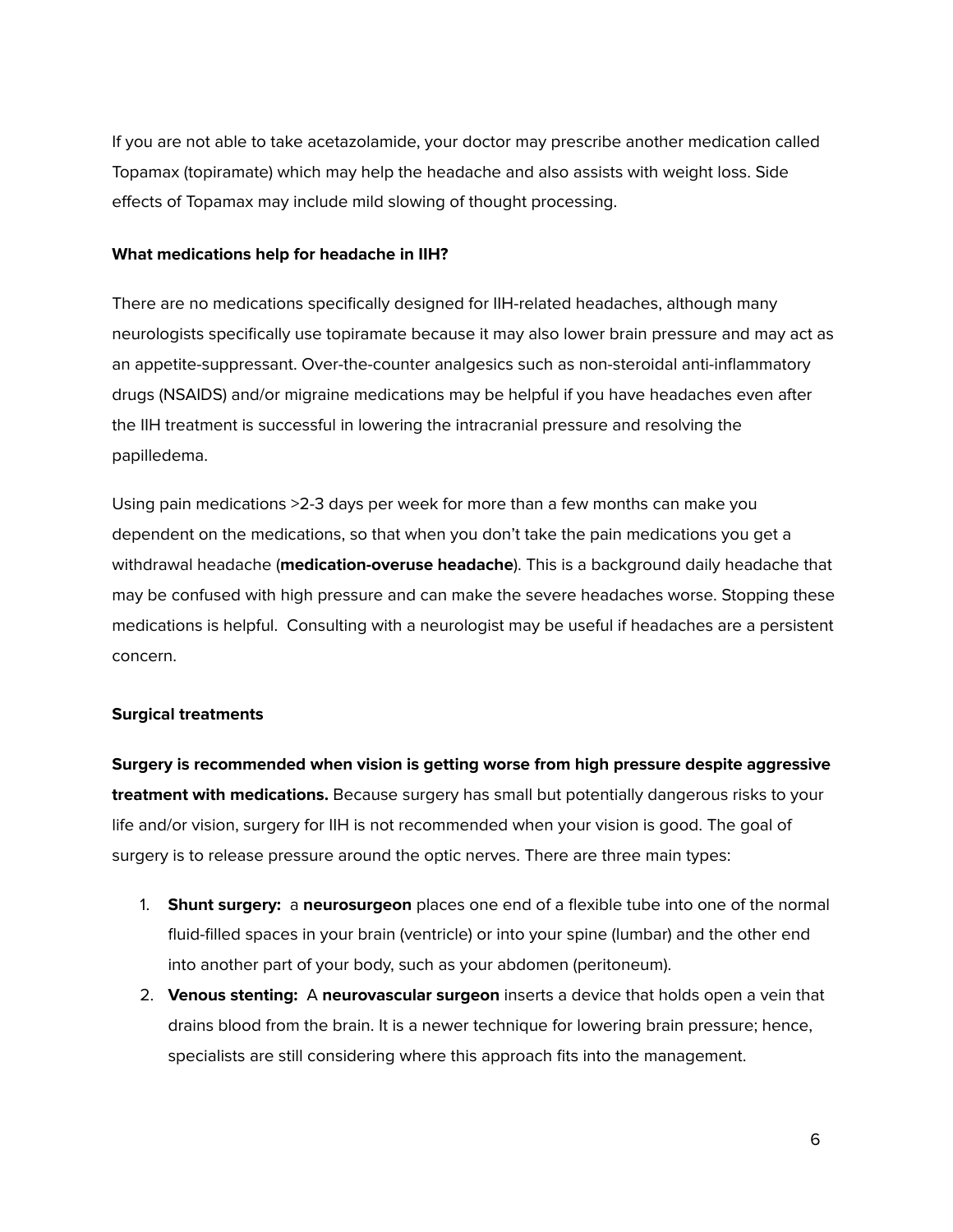3. **Optic nerve sheath fenestration:** an **orbital or neuro-ophthalmic surgeon** creates a small window in the lining (sheath) around your optic nerve to allow the fluid to drain behind your eye.

# When will the IIH go away? Can the IIH come back?

IIH may resolve over months to years or it may be a lifelong medical problem. IIH can return, and is often linked to regaining weight.

### What Should I watch out for after being diagnosed with IIH?

You should let your neuro-ophthalmologist know about any changes in symptoms such as worsening headache. You should report changes in vision immediately since that could indicate worsening optic nerve swelling, which if not treated could lead to permanent loss of vision.

### Will I need another spinal tap in the future?

Generally not, unless there is a new problem. IIH is rarely treated with multiple spinal taps.

### Does IIH run in families?

IIH rarely runs in some families (approximately 5%).

### Additional Reading/Resources

#### Other Websites

- **● National Eye Institute**
	- https://www.nei.nih.gov/learn-about-eye-health/eye-conditions-and-diseases/idi opathic-intracranial-hypertension
- **● American Academy of Ophthalmology**